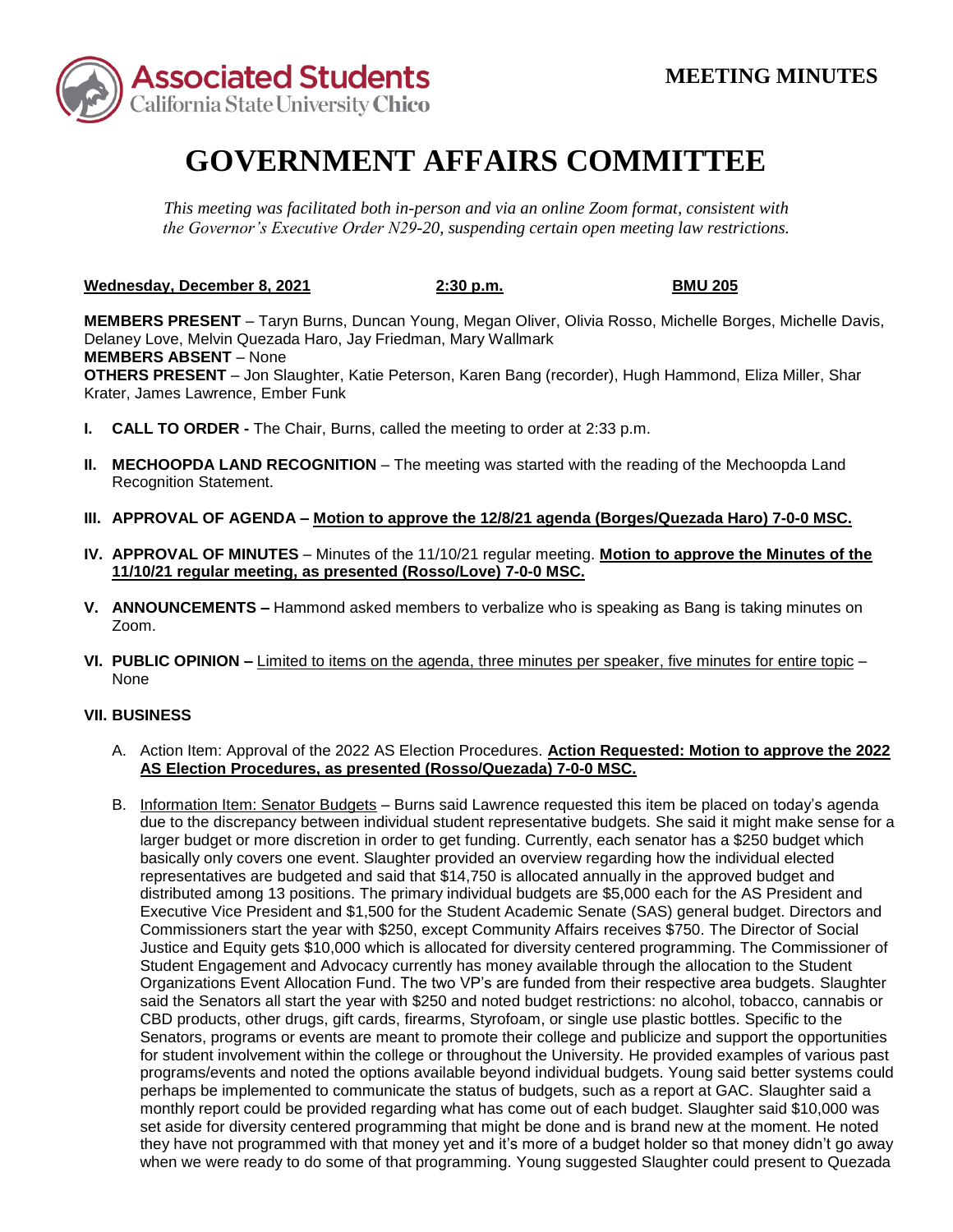budgets instead of \$250, this can be built into the budget. He said the reason it's currently \$250 is that they looked back and directors/senators didn't use their budgets. If they needed larger than \$250, there are ways to increase the allocation. Young asked if someone like Lawrence wanted to do a larger event, if GAC would was to approve Lawrence to the Director of University Affairs position and he'll be sitting on this committee so Haro's committee on this and possible trainings were discussed. Rosso asked where the money that is not used for the budgets goes to and Slaughter said it falls to the bottom line to help balance the budget; the saved money goes into reserves. Slaughter said if directors or commissioners want to start the year with \$500 need to approve it. Slaughter said various budgets could provide money for an event. If there was a larger event and we didn't want to deplete their budget, he said they could approach GAC for additional allocation. Lawrence said he would like to advocate for \$500 for Senators. Young said the Executive Order he sent out he can advocate for that. Peterson said they could look at the Commissioner budget as well. Young said a possible incentive for appointing councils would be that once a council is fully appointed, their budget would go from \$250 to \$1,000. Peterson said a lot of conversations have been around the concept of the purpose and scope of elected representatives, such as advocacy, voice at the table, bringing students together, recruitments, safety, etc. She said they need to think about what they are programming, why they are programming, and the purpose of their events. Quezada Haro asked about the flexibility of his budget to support events and Peterson said she, Slaughter and Jamie Clyde will be available to discuss.

- Activity Fee continues to perform very well. He said Revenues are low and noted the University is now being were funding committees. She said San Marcos was sued and lost regarding how they fund and explained then meet with career staff. She said there is a reimbursement process to pay them for expenses for events C. Discussion Item: 10/31/21 Activity Fee Fund Budget vs. Actual – Slaughter said the benchmark is 33% and invoiced quarterly so it will take some time to catch up and be equal to expenses. Other Expenses were reviewed. Young said historically there was EDPAC funding and Slaughter said it's now the Student Organization Event Allocation Fund. Peterson said this was changed last year, previously EDPAC and DAC the history of these committees. Peterson said the elected representatives last year decided to work with Student Life & Leadership so they can confirm they're working with recognized student organizations and and five or six have gone through so far. Slaughter said Government Affairs was at 25.86% and Campus Programs (CDL) was a little high at 36.31%. Community Programs (CAVE) was at 20.37%. Total Expenses at 23.33% with a Net Increase of 204.80%.
- that a representative from the County League of Women Voters attended. Young asked if there are things we She said CHESS is coming up in March which is a big time for lobbying. • Love said the Moonlight Safety walk will be held February 23 from 5:30 to 11 p.m. PG&E donated flashlights and President Hutchinson will be attending. Love said Chico PD and UPD are working with Wallmark and others regarding looking at the relationship going the new UPD Chief and Young said he is serving on it and is also recommending that Quezada Haro be included. his committee will be meeting this Friday to discuss and get everyone's opinions regarding what they want to approval next semester. She said she enjoyed her time on this committee and that Lawrence will do great as her information will be provided. **VIII. REPORTS: ELECTED REPRESENTATIVES** – Davis said during last week's Legislative Affairs Council meeting could implement here, learning from them and Davis said going over different lobbying techniques may be one. forward with UPD and Chico PD. Wallmark asked if there is a student representative on the search committee for Discussion was held regarding expectations for the position as well as UPD officer trainings. • Quezada Haro said shape the committee. He said he has a diverse committee and is looking forward to meeting with all of them.  $\cdot$ Rosso said they passed the Senator Council Codes in SAS and they'll come up to GAC and the Board for replacement. • Young said he has been meeting with everyone and pulling together teams to work on items; more
- their Office Hours in Box. Wallmark said over 600 people received their COVID booster shots today in the BMU classes, or week of starting classes. Wallmark said they were able to access HEERF funds for advertising and **IX. REPORTS: STAFF –** Peterson reminded of self-care at this time and noted that events are listed on Wildcat Sync. She said they need to get the word out to council and committee members that's there's a luncheon for them on Saturday, January 29 from 11:30 a.m. to 1 p.m. and they need to RSVP. Peterson said she also needs to know when council/committee meetings will be held for the spring semester. She requested that everyone update and another session will be held tomorrow. She said they may do booster clinics again the week prior to starting Test Before you Travel advertising will be pushed next week. Wallmark said at the January Student Affairs PAUSE Retreat one of the topics is how to get students back to campus as it's critically important for us to create opportunities for students to come to campus. She said next semester should look better and Chico State students have done a phenomenal job protecting against COVID. She said anything we can do to prioritize getting students and staff back to campus is important. Wallmark said her colleagues held a Fraternity and Sorority Affairs meeting, and the most active group is usually sophomores. She said our sophomores are not active right now, which is a problem and juniors and seniors are burnt out. Wallmark said she found out that Selvesters hasn't